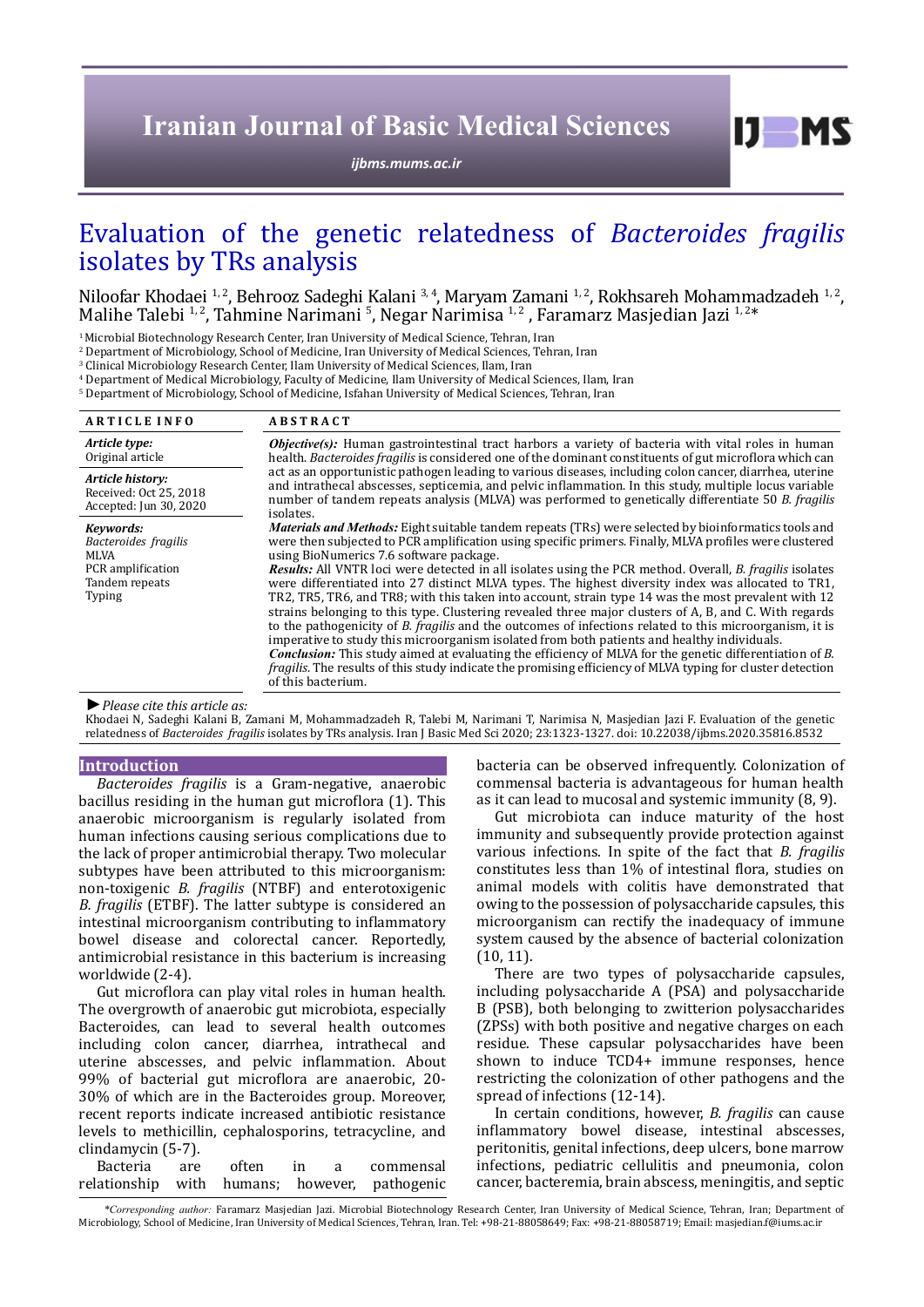| <b>TRs</b>      | Repeat motif                                                                                                   | TR Size    | Genomic<br>location   | Function <sup>a</sup>                               | Unit | PI b         |
|-----------------|----------------------------------------------------------------------------------------------------------------|------------|-----------------------|-----------------------------------------------------|------|--------------|
| TR <sub>1</sub> | AACATCCGGATGTTTTAATATAT                                                                                        | 23(bp)     | 349742--<br>349830    | non-coding region                                   | 4    | $\Omega$     |
| TR <sub>2</sub> | GAAAACCATCAAGAAAGACATCTTTGGAGATACTGTCATTGA<br>GGACAATCGCGGTAATAG                                               | $60$ (bp)  | 1664955 --<br>1665296 | hypothetical protein                                | 6    | $\Omega$     |
| TR <sub>3</sub> | ACGATAAGCGGTGA                                                                                                 | $14$ (bp)  | 1762135--<br>1762195  | non-coding region                                   | 4    | $\mathbf{0}$ |
| TR4             | GAAGTGTAAAAGTAACAATCCGTCAAAGGAGACAGTGAAGGA<br>AAGCCATAAGGCATATACGGTTC<br>ACTGCCCATTCTCCATTTGCA                 | 86 (bp)    | 3424647--<br>3425269  | hypothetical protein                                | 7    | 1            |
| TR <sub>5</sub> | AGCCGAAGTTACGGTGCTGCGT                                                                                         | $22$ (bp)  | 3745326--<br>3745553  | non-coding region                                   | 10   | $\Omega$     |
| TR <sub>6</sub> | ATGACACAGTAA                                                                                                   | $12$ (bp)  | 3978553--<br>3978616  | hypothetical protein                                | 5    | $\Omega$     |
| TR7             | TCCTGACCGTCTTTACCATCGGTACCG                                                                                    | $27$ (bp)  | 4278063--<br>4278232  | hypothetical protein                                | 6    | $\Omega$     |
| TR8             | CGGACGATAGGGACGGTCGCCACCTTCACGATTATATGAAGGA<br>CGTTGCGGACGGTCGCCATAAG<br>AACGCTGAGGACGATCACCACCTTCGCTGTTAAAACG | $102$ (bp) | 4586247--<br>4586699  | ribosomal large subunit<br>pseudouridine synthase B | 4    | $\mathbf{0}$ |

**Table 1**. Characteristics of variable-number tandem repeat loci used for typing of *Bacteroides fragilis* YCH46 isolate

a The role of TR-harboring gene, <sup>b</sup> Percent Indels TR: Tandem repeats

arthritis. Recent advances in molecular typing and investigating genomic polymorphism have significantly improved our understanding of bacterial evolution, pathogenicity, and reproduction. Today, Pulsed Field Gel Electrophoresis (PFGE) is considered the gold standard method for the epidemiological studies of *B. fragilis* in a short period. In this technique, banding patterns of bacterial whole genome are compared after being restricted by a unique-cutting DNA enzyme (15).

 Considering high costs and difficulty in analysis, PFGE should be replaced by other typing techniques (16). Another typing technique is Multi Locus Sequence Typing (MLST), which uses the sequencing of seven housekeeping genes and is both expensive and timeconsuming (17). Another frequently used typing method is multiple locus variable number of tandem repeats analysis (MLVA) typing which is according to variable copy numbers of tandem repeats (VNTR). This method has been employed to discriminate bacterial species, including *Escherichia coli* (18, 19), Listeria (20), Brucella (20), and Staphylococci, and to determine any genetic relatedness among the isolates.

This PCR-based technique identifies the number of replicates in a specific locus of bacterial genomes. After selecting the desired loci and designing specific primers, PCR is performed for the extracted bacterial DNA. Then, the size of PCR products is determined by electrophoresis and the number of repeats is counted by sequencing (21).

Due to the difficulties and limitations of studying anaerobic bacteria in Iran, few studies have investigated the genetic characteristics and typing of these bacteria. This study aimed at investigating MLVA for *B. fragilis* as a novel technique for typing and genetic differentiation of this microorganism. For this aim, suitable tandem repeats were selected to determine genetic diversity and conduct phylogenetic analysis.

# **Materials and Methods**

# *Bacterial collection and identification*

In total, 50 non-toxigenic *B. fragilis* isolates were

1324

attained from the previous study (22) and were stored in the microbial bank in the Department of Microbiology, Iran University of Medical Sciences, Tehran, Iran.

# *Identification of VNTR loci*

The sequence of the genome of *B. fragilis YCH46* was obtained using GeneBank NCBI and tandem repeat sequences were analyzed using Tandem Repeats Finder (TRF version 4.09) which have been illustrated in Table 1 (23).

# *Primer design*

Suitable specific primers were designed using Oligo 7, AlleleID, Primer3, and Oligo Analyser software packages. Table 2 shows the oligonucleotide primers and flanking regions of every VNTR locus. Annealing temperatures of the primers were determined *in silico* using the Primer-BLAST tool in the NCBI website.

# *Data analysis*

MLVA profiles were clustered using the BioNumerics 7.6 software package, with UPGMA (Unweighted Pair

**Table 2**. Primers and their characteristics in the current study

| <b>TRs</b>      | Primer sequences $5' \rightarrow 3'$                       | $PP^a$ (bp) | Flanking (bp) | Reference     |
|-----------------|------------------------------------------------------------|-------------|---------------|---------------|
| TR <sub>1</sub> | F=TGAATACATTTCCTTTTTGCCTCT<br>R=CCTACACCTTCCTTGTATATCTCCAT | 208         | 119           | in this study |
| TR <sub>2</sub> | F= CCCTCGGATAACAGGGAGTT<br>R=TGCTTTTTCCCATGATTATCTTC       | 498         | 156           | in this study |
| TR <sub>3</sub> | F= CTGTTCATTTTCGGACAGCA<br>$R = GCGGCTACTGATCTTTTAGCA$     | 161         | 141           | in this study |
| TR4             | F=TCCGTCCTGATACGGATTCT<br>R= AATCTGCCCTTTCCATACCC          | 694         | 71            | in this study |
| TR <sub>5</sub> | F= AGCACGTAACCGAAATCACA<br>R= ACGTCCGGAAAAGGAGATG          | 285         | 60            | in this study |
| TR <sub>6</sub> | F= ACAGCAGTGTTCAAACGTCAA<br>$R = GGTTGCCAGCAGATTGAGA$      | 150         | 86            | in this study |
| TR7             | F= GTCCGTACCGTCTGTTCCA<br>$R = ATGGCGAGAAAGGAGACGAT$       | 245         | 56            | in this study |
| TR8             | F= TACGACGTATCGGACGTGAG<br>$R = GGCCGTGATGGTAACAGAG$       | 550         | 97            | in this study |

a PCR product length in *Bacteroides fragilis* isolate TR: Tandem repeats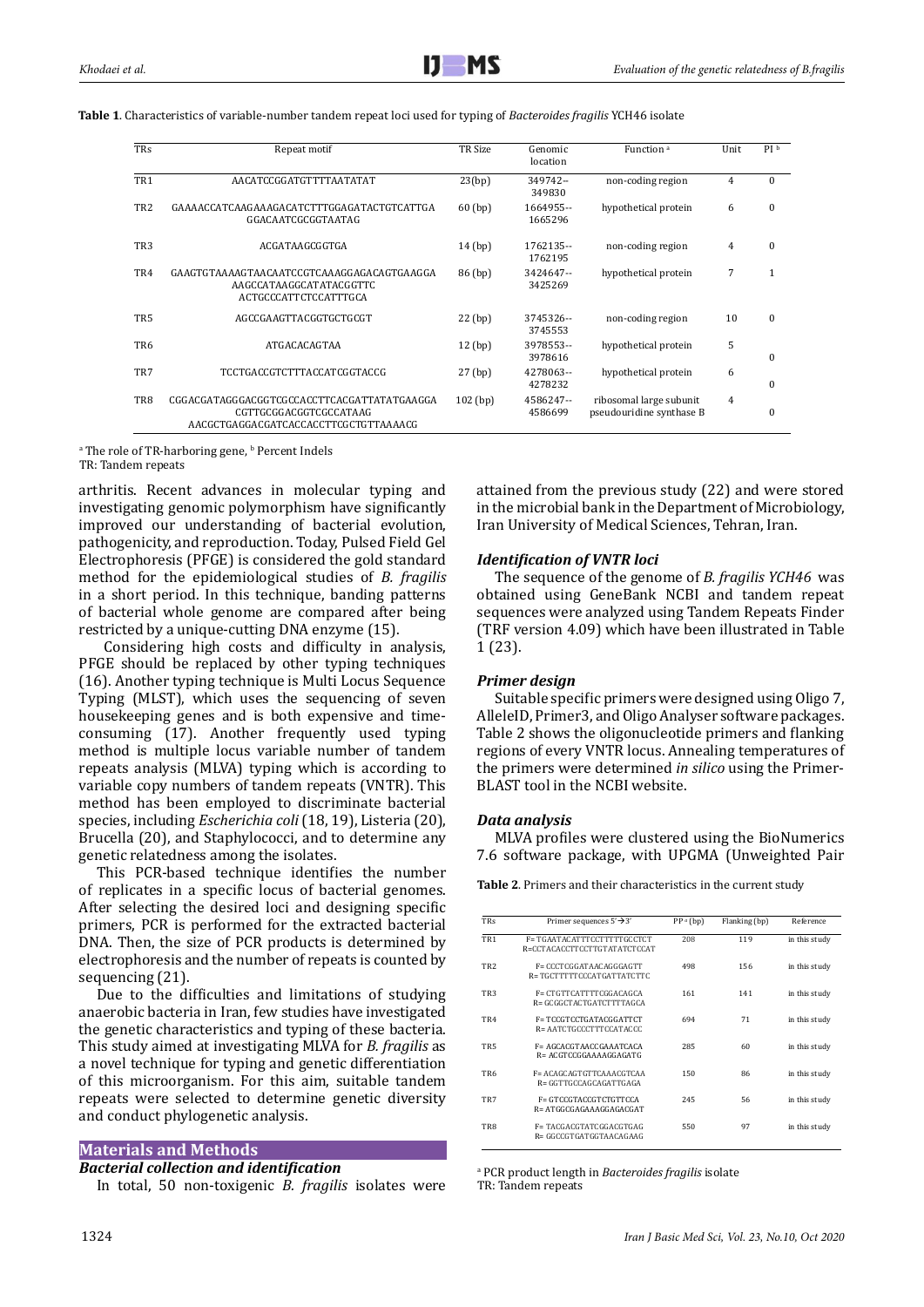



**Figure 1.** Genomic locations of tandem repeats (TR) of *Bacteroides fragilis* YCH46 in this study

Group Method with Arithmetic mean) method. The similarity coefficient of Pearson's correlation besides the minimum spanning tree (MST) was determined using the BioNumerics software package. The polymorphism index of the individual or combined VNTR loci was measured using the Hunter-Gaston diversity index (24).

#### **Results**

MLVA typing was performed on 50 *B. fragilis* isolates originating from human stool. Eight regions were chosen for analysis based on the location of the genome, repeat length, percent of matches, and percent of indels between adjacent copies and copy numbers as indicated in Table 1 and Figure 1. The size of the repeat unit of the five VNTRs was in the range of 12 bp and 80 bp.

TR1, TR3, and TR5 are located in a non-coding region of the bacterial genome. TR2, TR4, TR6, and TR7 are located in a genomic region with a hypothetical protein function. Finally, TR8 is located in a region of the bacterial genome which is a ribosomal large subunit acting as pseudouridine synthase B.

All isolates presented a PCR product for all VNTR loci. Diversity in the number of repeats between various VNTR loci was observed based on the analysis of all 8 VNTR loci of *B. fragilis*. Overall, *B. fragilis* isolates were distinguished into 27 different MLVA types (MT) as indicated in Figure 2. Types 1, 2, 3, 4, 5, 6, 8, 9, 10, 11, 12, 15, 16, 18, 19, 20, 21, 22, 23, 24, 25, and 27 only included one strain each. Type 13 included two strains. Type 17 contained three strains. Type 14 had 12 strains, making it the most prevalent type. Three main clusters called A, B, and C were observed by the dendrogram. Cluster A is categorized into two sub-clusters A1 and A2, sub-cluster A1 with four types and sub-cluster A2 with eight types. In addition, cluster B is divided into two sub-clusters B1 and B2, sub-cluster B1 with two types, and subcluster B2 with two types. Cluster C is divided into two sub-clusters C1 and C2, sub-cluster C1 with four types, and sub-cluster C2 with seven types. This study aimed to determine MLVA profiles of 50 strains from eight different origins to determine the relatedness of these isolates. These strains were distinguished into 27 types by the MLVA technique. All strains were isolated from the stools of healthy individuals. According to the cluster analysis of the MLVA profiles by a minimum spanning



**Figure 2.** Multiple locus variable number of tandem repeats analysis (MLVA) clustering of the 50 *Bacteroides fragilis* isolates generated by the UPGMA algorithm. The names of isolates, the origin of isolates, MLVA profiling is shown on the right

tree algorithm, MLVA was efficient in discriminating *B. fragilis* isolates from different sources as shown in Figure 3. The Simpson and Hunter index analysis showed the highest diversity in tandem repeats 5, 1, 8, 2, 6, 4, 3, and 7, respectively (Table 3).

#### **Discussion**

The current study evaluated the genetic association between 50 *B. fragilis* isolates from the stools of different



**Figure 3.** Minimum spanning tree of the 50 Multiple locus variable number of tandem repeats analysis (MLVA) typed *Bacteroides fragilis* isolates. MLVA profiles were clustered using categorical coefficient. In this tree, the MLVA types are illustrated as different colored circles. The size of each circle is indicative of the number of isolates with specific MLVA type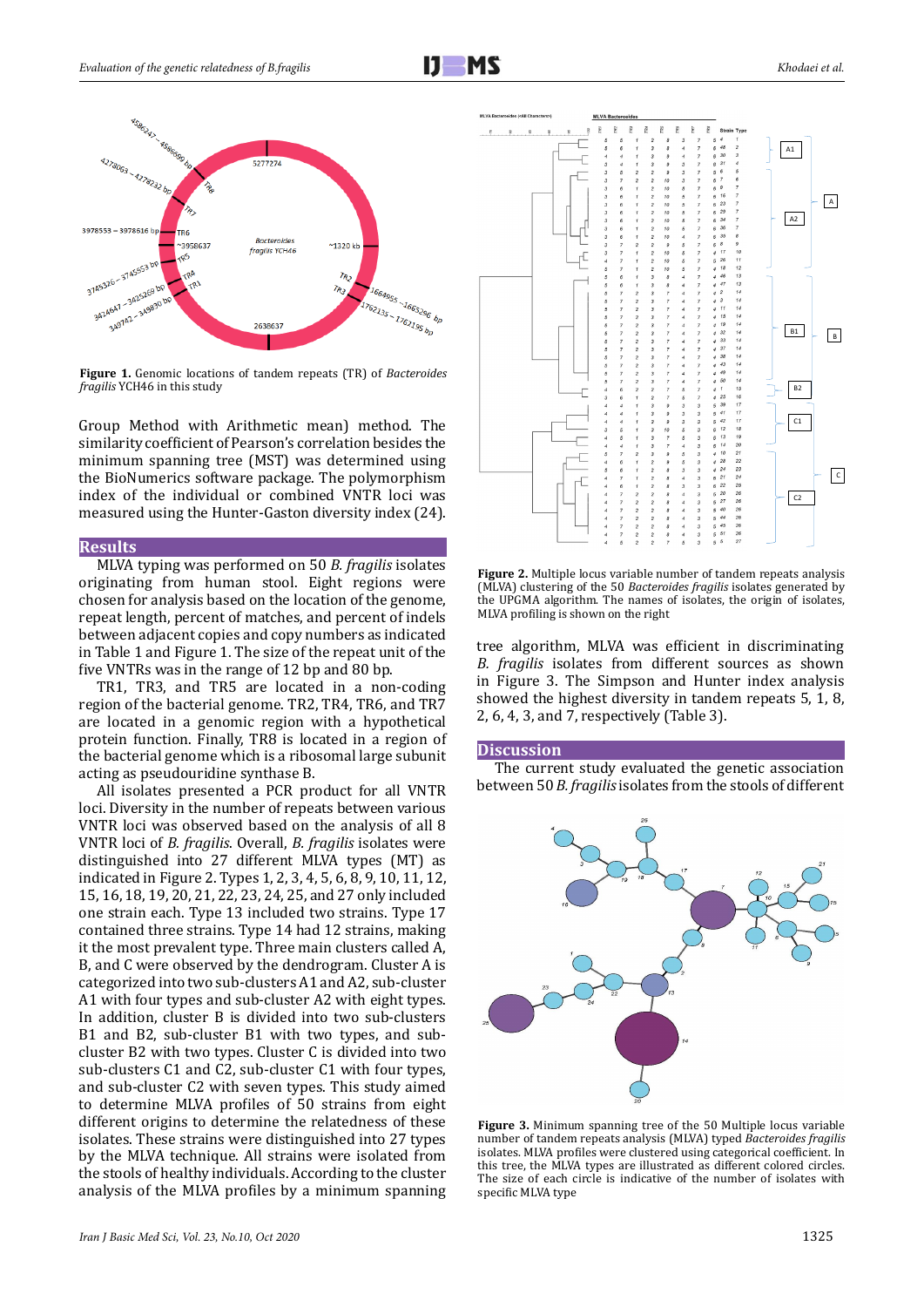**Table 3**. Simpson's Diversity and Hunter-Gaston Diversity

| Locus       | Diversity index | Confidence interval | K              | Max (PI) |
|-------------|-----------------|---------------------|----------------|----------|
| <b>TR:5</b> | 0.737           | $0.723 - 0.752$     | $\overline{4}$ | 0.333    |
| TR:1        | 0.661           | $0.651 - 0.672$     | 3              | 0.373    |
| TR:8        | 0.654           | $0.638 - 0.671$     | 3              | 0.412    |
| TR:2        | 0.650           | $0.610 - 0.690$     | $\overline{4}$ | 0.490    |
| TR:6        | 0.617           | $0.587 - 0.648$     | 3              | 0.490    |
| TR:4        | 0.498           | $0.491 - 0.506$     | $\overline{c}$ | 0.529    |
| <b>TR:3</b> | 0.498           | $0.491 - 0.506$     | $\overline{c}$ | 0.529    |
| TR:7        | 0.457           | $0.420 - 0.494$     | $\overline{c}$ | 0.647    |
|             |                 |                     |                |          |

| Locus | Diversity index | Confidence interval | K              | Max (PI) |
|-------|-----------------|---------------------|----------------|----------|
| TR:5  | 0.752           | $0.738 - 0.767$     | $\overline{4}$ | 0.333    |
| TR:1  | 0.675           | $0.664 - 0.685$     | 3              | 0.373    |
| TR:8  | 0.667           | $0.651 - 0.684$     | 3              | 0.412    |
| TR:2  | 0.663           | $0.623 - 0.703$     | $\overline{4}$ | 0.490    |
| TR:6  | 0.630           | $0.599 - 0.661$     | 3              | 0.490    |
| TR:4  | 0.508           | $0.501 - 0.516$     | $\overline{c}$ | 0.529    |
| TR:3  | 0.508           | $0.501 - 0.516$     | 2              | 0.529    |
| TR:7  | 0.466           | $0.429 - 0.503$     | 2              | 0.647    |

Diversity Index (for VNTR data)=indicates any variation in the number of repeats at every locus. Within the of 0.0 (indicative of no diversity) to 1.0 (indicative of complete diversity)

Confidence Interval=The level of precision in the diversity Index, indicated as 95% upper & lower cases

K=Number of different repeats at this locus in sample set.

max(pi)=Fraction of samples with the highest repeat numbers in this locus (within the range of 0.0 to 1.0)

TR: Tandem repeats

individuals in Tehran, Iran. For a better understanding of the features and varieties of the isolates, *B*. *fragilis* isolates were analyzed by MLVA typing, which is considered a valuable method for determining the diversity of bacterial populations in clinical isolates. MLVA is an inexpensive, uncomplicated, and efficient method whose results can be attained within a short period, usually faster than MLST and PFGE techniques (25).

Furthermore, over the past few years, typing has been inclined towards molecular techniques resulting in the development of new techniques such as MLVA. Thus, this new technique can be a promising substitute for previous techniques, including ribotyping, serotyping, and RFLP. *B. fragilis* is an anaerobic pathogen commonly isolated from clinical specimens with different virulence factors. Among the diseases caused by Bacteroides are cerebrospinal angiomas, meningitis, septic arthritis, inflammatory bowel, intestinal diseases, and soft tissue infections (26, 27).

Owing to the evolution and adaptation of *B. fragilis*, like other human bacterial flora, quantitative diversity for this bacterium was not observed in this study. A significant relationship was found between MLVA types and strains isolated from stools of different individuals. The limited number of isolates makes it difficult to interpret epidemiological data. Further studies are

required to assess the efficacy of MLVA assay in *B. fragilis* especially in the toxigenic strains.

#### **Conclusion**

This technique can provide quick and valuable information for researchers to evaluate pathogenicity, evolution, and epidemiological studies of this microorganism.

#### **Acknowledgment**

This study was financially supported by a research grant (No. 96-01-30-30509) for an M.Sc thesis at Iran University of Medical Sciences (Tehran, Iran), for which we are very grateful.

#### **Conflicts of Interest**

The authors declare that they have no competing interests.

# **References**

1. Kuwahara T, Yamashita A, Hirakawa H, Nakayama H, Toh H, Okada N*, et al.* Genomic analysis of *Bacteroides fragilis* reveals extensive DNA inversions regulating cell surface adaptation. Proc Natl Acad Sci U S A 2004; 101:14919-14924.

2. Bahador A, Kalani BS, Valian F, Irajian G, Lotfollahi L. Phenotypic and genotypic characteristics of Listeria L. Phenotypic and genotypic characteristics of *Listeria monocytogenes* isolated from dairy and meat products. Avicenna J Clin Microbiol Infect 2015; 2:26905.

3. Schwensen SA, Henriksen DP, Justesen US, Sydenham TV. Antimicrobial resistance in the *Bacteroides fragilis* group in faecal samples from patients receiving broad-spectrum antibiotics. Anaerobe 2017; 47:79-85.

4. Zakharzhevskaya NB, Tsvetkov VB, Vanyushkina AA, Varizhuk AM, Rakitina DV, Podgorsky VV*, et al.* Interaction of *Bacteroides fragilis* toxin with outer membrane vesicles reveals new mechanism of its secretion and delivery. Front Cell Infect Microbiol 2017; 7:2.

5. Khodaei F, Kalani BS, Alizadeh N, Hassani A, Najafi M, Kalantar E*, et al.* Genotyping and phylogenetic analysis of group b streptococcus by multiple locus variable number tandem repeat analysis in iran. Gelen Med J 2018;7:e1121.

6. Jost T, Lacroix C, Braegger CP, Chassard C. New insights in gut microbiota establishment in healthy breast fed neonates. PloS one 2012; 7:e44595.

7. Roi IY, Klimenko N, Zdorovenko G, Goncharuk V. Species identification of water microorganisms resistant to chlorine compounds. J Water Chem Technol 2015; 37:145-150.

8. Ley RE, Peterson DA, Gordon JI. Ecological and evolutionary forces shaping microbial diversity in the human intestine. Cell J 2006; 124:837-848.<br>9 Pamer FG Imr

Pamer EG. Immune responses to commensal and environmental microbes. Nat Immunol 2007; 8:1173.

10. Mazmanian SK, Liu CH, Tzianabos AO, Kasper DL. An immunomodulatory molecule of symbiotic bacteria directs maturation of the host immune system. Cell 2005; 122:107-118. 11. Mazmanian SK, Round JL, Kasper DL. A microbial symbiosis factor prevents intestinal inflammatory disease. Nature 2008; 453:620.

12. Tzianabos AO, Onderdonk AB, Rosner B, Cisneros RL, Kasper DL. Structural features of polysaccharides that induce intra-abdominal abscesses. Science 1993; 262:416-419.

13. Tzianabos AO, Wang JY, Lee JC. Structural rationale for the modulation of abscess formation by *Staphylococcus aureus* capsular polysaccharides. Proc Natl Acad Sci USA 2001; 98:9365-9370.

14. Tzianabos AO, Finberg RW, Wang Y, Chan M, Onderdonk AB, Jennings HJ*, et al.* T cells activated by zwitterionic molecules prevent abscesses induced by pathogenic bacteria. J Biol Chem